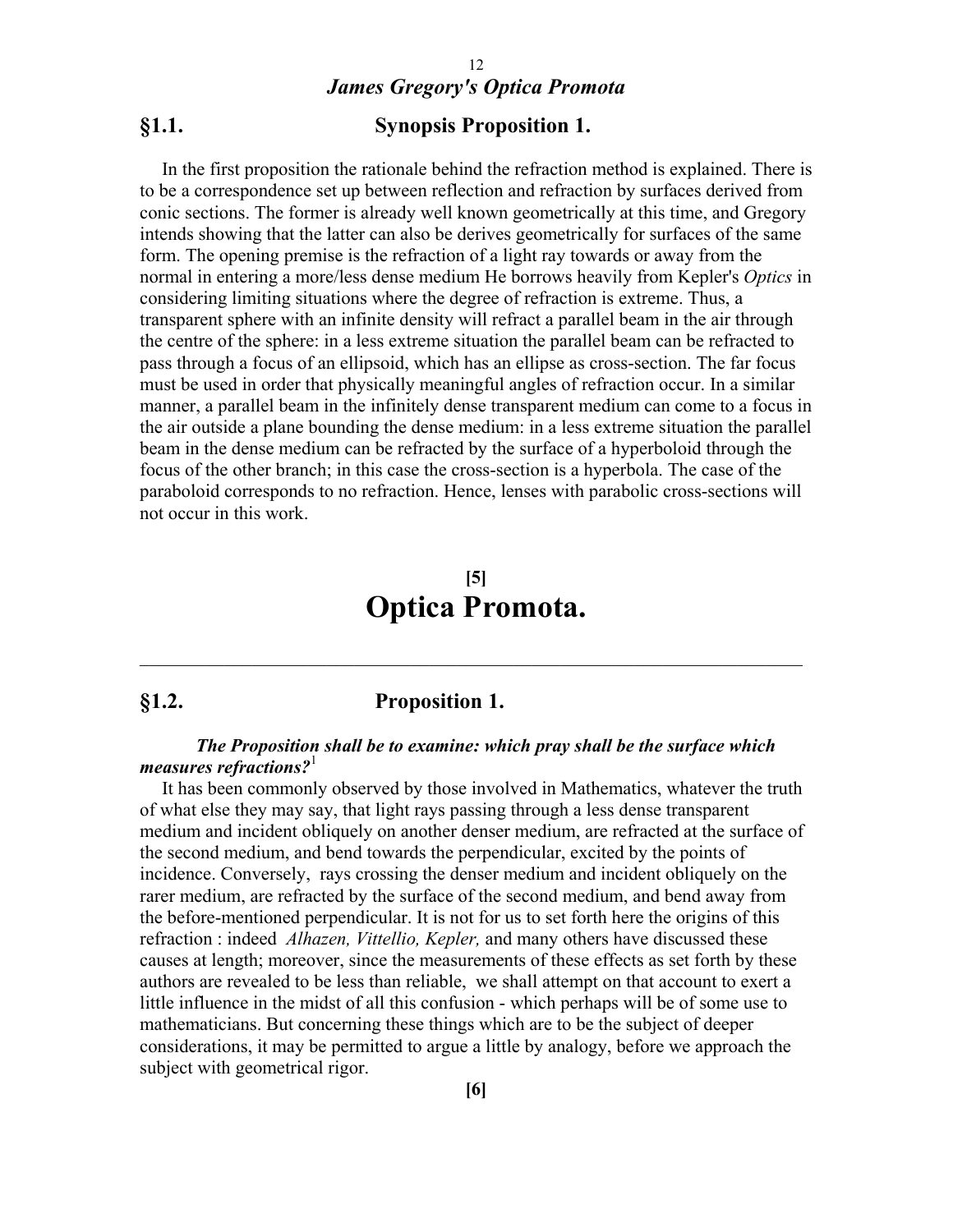It is clear enough from the elements of Optics that much of Reflection [Catoptrics] and Refraction [Dioptrics] have properties in common; therefore perhaps some common property will remain in the measurement of both reflection and refraction. But all the mystery of reflection that lies hidden in conic sections has been demonstrated - as will be shown in turn - and hence perhaps also a measure of refraction will be concealed therein. For the following cases considered, regular reflection cannot occur unless the reflecting surface is a conic section, and perhaps there may not be a rule for refraction either unless the refracting surface is a conic section also.



[Figures 1and 2.]

If in truth the reflecting surface is the concavity of a parabola, and the incident rays are parallel to the axis, then they are reflected into the focus. It can be asked therefore, for a given surface of refraction: is it the case that all the rays incident on this surface parallel to a certain specific line can be refracted into any one assigned point ? From the preceding it is probable - if such a surface can be made - that it shall be a conic section. But our search for such a surface making use of analogies may be undertaken by examining extreme situations. Thus, we may consider the medium in which the rays are incident to be the densest possible<sup>2</sup>: in which case the refracted

rays will be perpendicular to the surface of the medium (see *Kepler. Ast. Opt. fo. 113*). The conic section is sought therefore for which all the perpendiculars are themselves concurrent in one point: the circle is such a section [Figure 1]. For the second case, the parallel rays are considered to be passing through the densest medium

**[7]**

[*i.e.* to the left of DE]. The bundle of rays [Gregory calls this the form or shape] leaves along the same lines by which it enters; but the bundle enters with the lines perpendicular to the surface, as hitherto said, and so [tracing the rays backwards] the bundle of rays emerges from the densest medium turned away from the perpendicular lines<sup>3</sup>. Therefore the conic section is sought to which all the perpendiculars are parallel: but the straight line is such a section [Figure 2].

Some parallel rays A, A, A, etc. lying in one plane therefore are supposed to be refracted by the surface of the densest medium, where the refracting surface is a circle; in which case the refracted rays concur to the centre of the circle B. The single point [*i.e.* the focus] from an extreme point of view therefore is satisfactory. Also to be supposed, a number of rays arising from a single point B advancing in the rare medium, are to be refracted by the densest medium - the refracting surface of which is taken as the straight line DE - in which case all the refracted lines emerge parallel in the densest medium. Conversely, if these parallel rays lying in a single plane of the densest medium are considered to be refracted into the more rare medium by the surface DE, (because the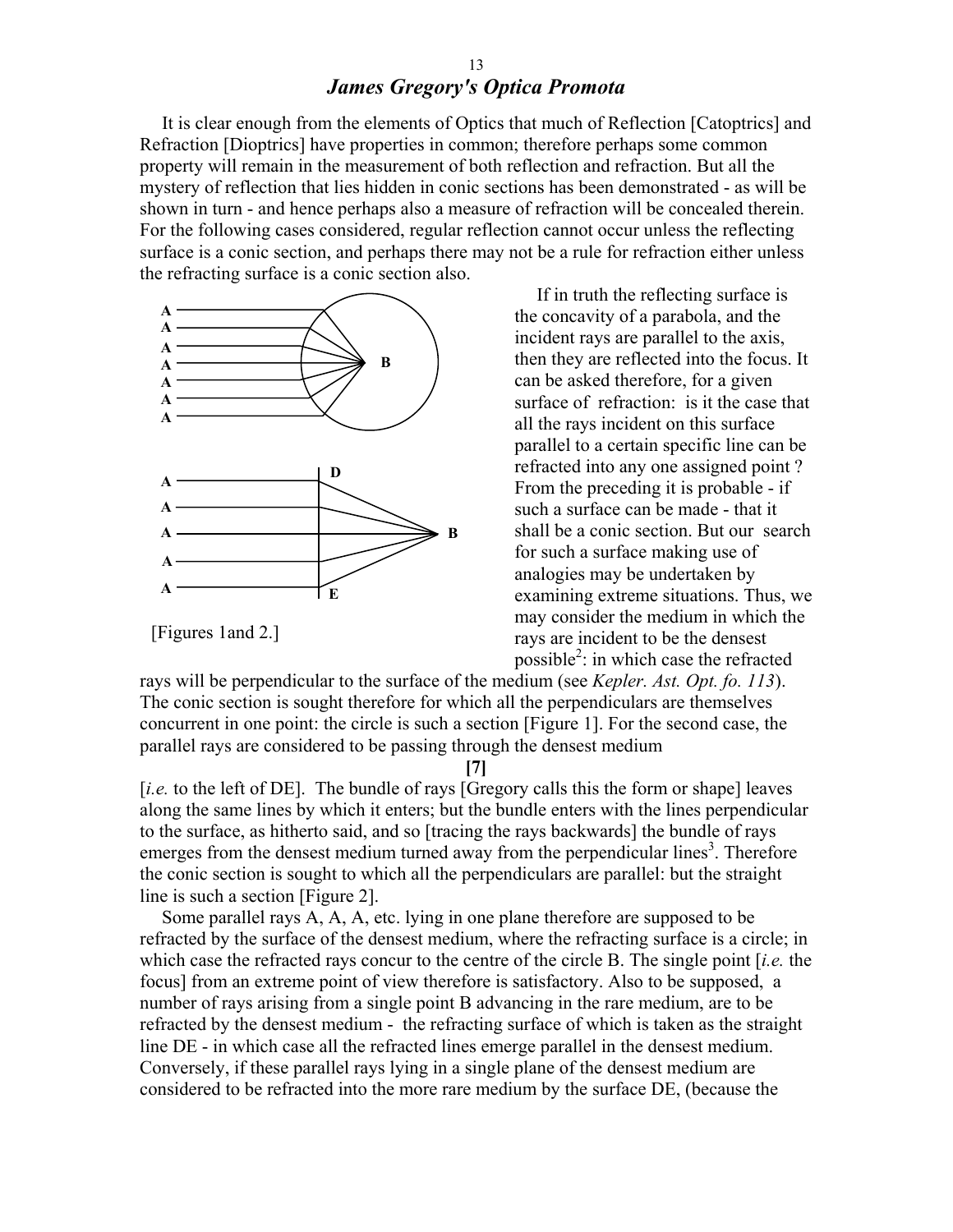same bundle of rays leaves which enter) all the rays A, A, A, etc., are concurrent in the point B; thus the converse situation is satisfactory from this extreme point of view. If truly, everything is examined carefully, then it will be seem - on account of the aforementioned reasons - that all the rays, either parallel or non-parallel, which are incident on the circular surface of the densest medium for refraction, are concurrent in the centre of the circle. Now we ask: how does this come about? The answer is :- Well, however the line is drawn incident on the circle, (provided they are co-planar) an axis can be drawn parallel to it, and without doubt the circle can be considered as a kind of ellipse, so that any diameter can be called the axis, from which it appears that the special line sought is the axis of a conic section.

For the other case, from observation it will also be apparent that all the parallel rays in a single plane of the densest medium are not so much assigned to a single fixed point, but to any point you wish beyond the line DE, and the component parts concur in B. Also we ask : how does this come about? The reply is :- Well, (supposing the straight line to be the branch of a hyperbola) any point outside the densest medium can be accepted as the location of the focus, from which it can be seen that the focus is the required point of concurrence. But of the two foci of the hyperbola, either real or imaginary [depending on whether we have a real hyperbola or this degenerate straight line case], it will be the point of concurrence which stands furthest from the point of incidence of the rays, otherwise the angle of refraction would be greater than a right angle, which cannot happen [*i.e.* the focus of the far branch of the hyperbola is used].

From these pre-tests of the medium using extreme values, we may attempt to answer the following questions :- By considering rays passing either from the rare medium into the densest, or from the densest into the outermost rare medium,

**[8]**

by necessity it follows that the rays from one medium incident on another of the same density, to be the mean between the two aforementioned extremes ; but in this case there shall be no refraction. For the parabola, therefore, (which is the mean between the circle and the straight line) all the lines parallel to the axis and co-planer with it coincident on it, ought to be concurrent in the focus by refraction. These are incident from points at the greatest distance, and so the focus shall be at an infinite distance from the vertex of the parabola. Therefore all the rays incident on the parabola, and drawn from the aforementioned imaginary focus, are parallel to the axis. If truly they are parallel to the axis both before and after incidence, then in general they are free from refraction, as is the proposition.

We may therefore conclude from the analogy that one is able to find a surface of refraction for all different kinds of transparent media, which shall be a conic section, in which coplanar parallel rays in one medium are refracted by another medium to concur at a point. Now when the rays are parallel in the denser medium and they concur in the rarer medium, then the surface of refraction approaches almost to the most obtuse of hyperbolas, *i.e.* a straight line. On the contrary, when the rays are parallel in the less dense medium and they concur in the denser medium then the surface of refraction approaches almost to the most obtuse of ellipses, *i.e.* a circle. Truly from these discarded analogous trifles we may come close to more reliable evidence for establishing the scientific origin of refraction.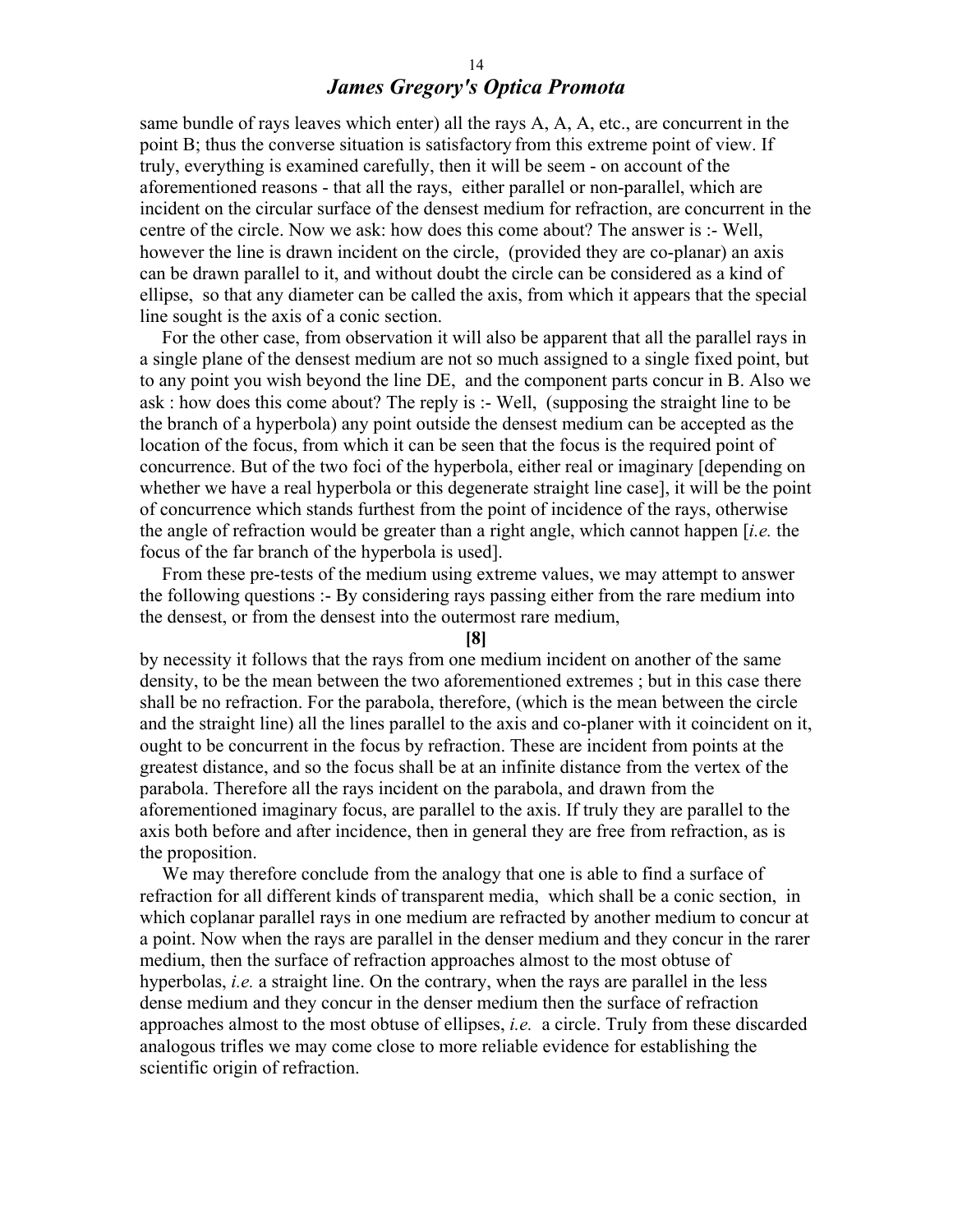# **§1.3. Notes on Proposition 1:**

<sup>1</sup> The author is unaware of the now customary form of Snell's Law of refraction : he intends to relate the 'optical density' to the focal property of a conic section, which we show below in modern terms for a medium of refractive index *n*. Initially he argues by analogy, assuming that an unknown law of refraction can be applied to conic sections just as the law of reflection can be applied, which certainly is the case as reflecting surfaces can bring parallel rays to a focus. In this matter, he follows the lead of Kepler in considering extreme cases, a ploy still used in understanding new physical phenomena.

That is, consider an infinite refractive index. This at least has the effect of changing a parallel beam into a focused beam; and conversely, by making use of a circular crosssection and a plane surface respectively. See the *James Gregory Tercentenary Volume*. Page 454 onwards. See also, p. 127 of Kepler's *Optics*, translated by W. Donahue, Green Lion Press, 2000.

 $3$  Thus showing the principle of reversibility of a light ray.

### [5] **§1.4. Propositio 1.**

*Propositum sit inquirere, quaenam sit superficies quae metitur refractiones.*

Omnibus in Mathesi vel leviter veratis, vulgo notum est, radios luminosos per diaphanum rarius transeuntes, & in aliud diaphamum densius obliquè incidentes, refringi in superficie secundi diaphani, & ad perpendiculares vergere ab incidentiae punctis excitatas ; & è contrario radios per diaphanam densius transeuntes,  $\&$  in aliud diaphanum tenuius obliq ; incidentes, refringi in superficie secundi diaphani,  $\&$  a praedictis perpendicularibus divergere. Cujus refractionis causus & elementa non nostrum est hic explicare, abunde enim de his disputarunt *Alkazanus, Vitellio, Keplerus, & mulit alii*: Quoniamve: ob quae de earum mensurâ ab authoribus profaeruntur minus solida videntur, paucula quaedam de hac re (Mathematicis forsan non inutilia) in medium adducere conabimur. De his autem quae altioris sunt considerationis, liceat paululum analogicè disputare, priusquam ad  $\alpha \chi \rho_l \beta \epsilon_l \alpha \nu$  geometricam accedamus.

### [6]

Satis patet ex Opticis elementis, multa Catoptricae, & Dioptricae esse communia ; forsan igitur; & in reflectionum, & in refractionum mensuris, aliquid commune haerebit : Totum autem reflectionem mysterium, in sectionibus conicus latere compertum est; (ut deinceps patebit) forte igitur & refractionum mensura illic latebit. Secundo non fit regularis reflectio, nisi superficies reflectionis sit sectio conica ; fortassis ergo nec regularis refractio, nisi refractionis superficies sit sectio etiam conica.

Si vero superficies reflectionis sit concavitas parabolae, & radii incidentes axi paralleli, omnes reflectuntur in focum : Quaeritur ergo num possit dati superficies refractionis, ita ut omni radii in eam incidentes, speciali cuidam lineae paralleli, refringantur in unum aliquod punctum determinatum? ex praedictis probabile est ( si talis detur) hanc superficiem esse conicam sectionem : ut autem talem superficiem analogicè inquiramur, ab extremis incipiatur ; & concipiamus medium in quod incidunt radii esse densissimum ; radii refracti, ad superficiem medii perpendiculares erunt. ( *Keplerus Ast. Opt. fo. 113*) Quaeritur igitur sectio Conica, cuius omnes perpendiculares ad sui lineam, in unum punctum concurrant ? talis autem est circulus. Secundo concipiatur illud medium densissimum, per quod transeunt

[7]

 radii paralleli ; & quoniam eisdem lineis egreditur forma quibus ingreditur ; ingreditur autem forma, lineis superficiei perpendicularibus, ut hactenus dictum ; ergo egrediuntur radii, sive forma, e medio densissimo lineis perpendicularibus : Quaeritur igitur sectio conica cujus omnes perpendiculares ad sui lineam sint